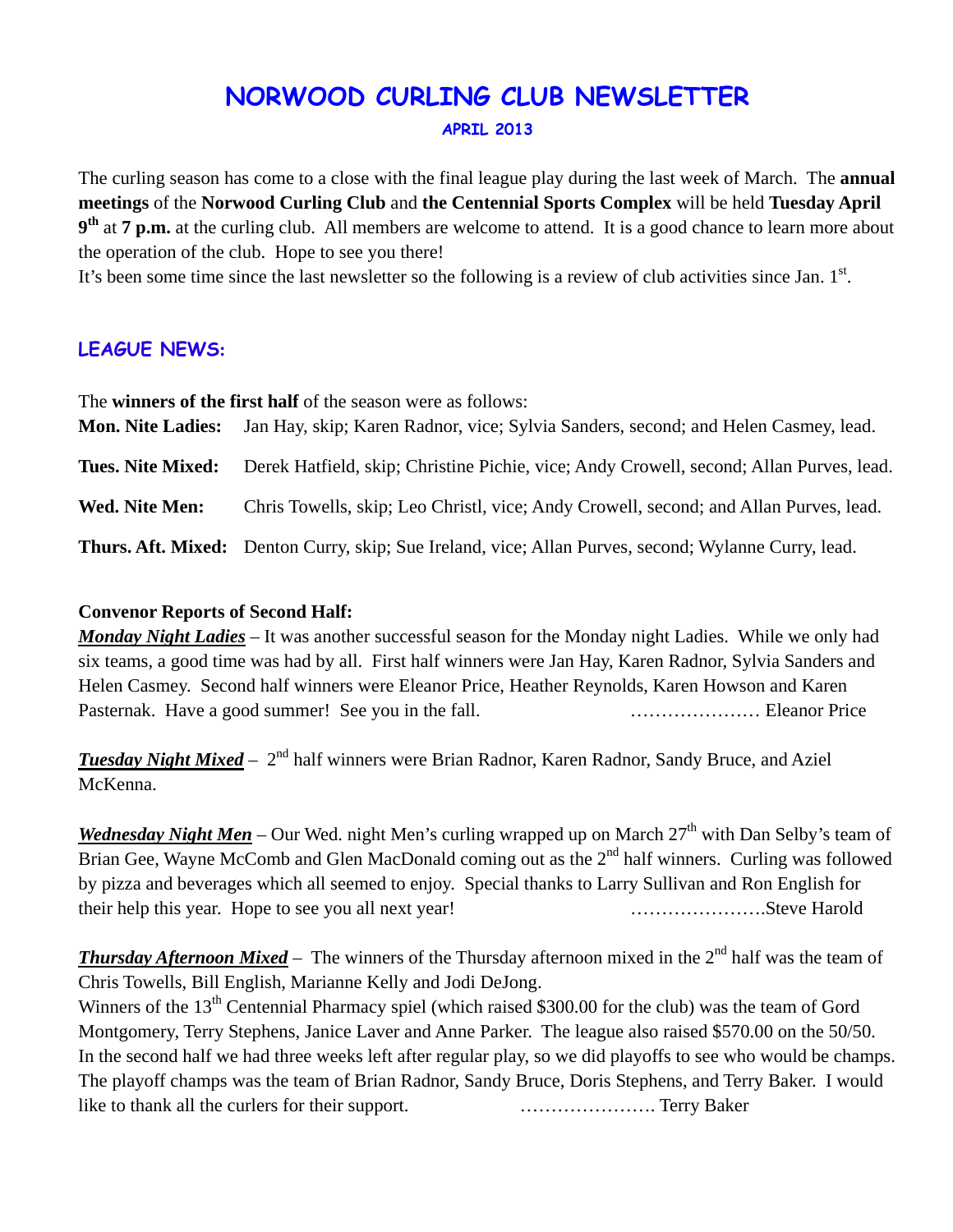*Thursday Night Mixed* – There was no league this past season. Hopefully there is enough interest to form one in the fall. Anyone interested in playing or organizing, please contact an executive member. We appreciated the group of ball players who rented the ice for curling during the first half of the season. During the second half, approximately 16 curlers played the game of "Sturling" on Thursday evenings. Twoperson teams competed against each other using either 'stick' or 'slide' delivery of the rock. From all reports, those who played enjoyed this variation of curling. Check it out on website at [www.sturling.net](http://www.sturling.net/) Thanks to Gord and Sharon for promoting this variation of curling.

*Senior Men's Kawartha League* – We finished the season in a 'blaze of glory' with a second and third in the closing spiel. A tie for third with Peterborough Curling Club in league play resulted in our being awarded third place because we had fewer losses. We also introduced a few new curlers to the 'very senior' sport and as a direct result we enjoyed it immensely (this was probably due to our very superior bartenders who attended every home game). ………………….. Mac Danford

*Ladies Inter-Club* – The ladies did not participate in the inter-club this past season because a convenor was not available. Ladies, please consider organizing  $\&$ /or playing in this league next season. It is an excellent opportunity to participate in some extra curling during the daytime, meet other ladies who enjoy the sport of curling, and a chance to see how other local clubs operate.

#### **JUNIOR CURLING PROGRAM**

Under the dedicated instruction of Sherry Wilson, the "After School" Novice League began Jan. 7<sup>th</sup> and ran every Monday for eight weeks. Approximately 90% of the participants were 'new' to curling. League Winners were: Jack Wilson, Sarah Wilson, Austin Murray, and Avery Page. Outstanding Male: Hayden Baptie and Stephen Wilson. Outstanding Female: Sarah Wilson. Sherry also taught elementary school classes in January, 400 students from St. Paul's Catholic and Norwood Public schools. She has a goal to start a high school age league at the club next season with the hope of seeing NDHS back into competitive inter-school curling. In order to do this, she will need someone to help with the Novice program. Anyone interested can contact the club President.

## **PAST EVENTS**:

*Skins Open Mixed Bonspiel – Jan.26th* – organizer Brian Radnor welcomed 16 teams to the club to participate in two draws. This bonspiel sponsored by J.J. Stewart Motors this year and in the past has become a popular spiel at the club. Several Norwood teams as well as teams from Campbellford, Keene, and Oakwood played two games each during the day of 'friendly competition'. Between games a delicious lunch prepared and served by club members and friends was enjoyed by all curlers. At the end of the day, Brian expressed his appreciation to all those who helped with the bonspiel, thanked all teams for their participation, and then announced the winners of each draw:

1<sup>st</sup> Draw: High Score – from Norwood, Steve Harold, Donna Anderson, Denton Curry, and Linda Harold.

 $2<sup>nd</sup>$  Place – another Norwood team skipped by Gord Montgomery who initiated this bonspiel several years ago. Joining Gord were Sue Ireland, Earl Thompson, and Marianne Kelly.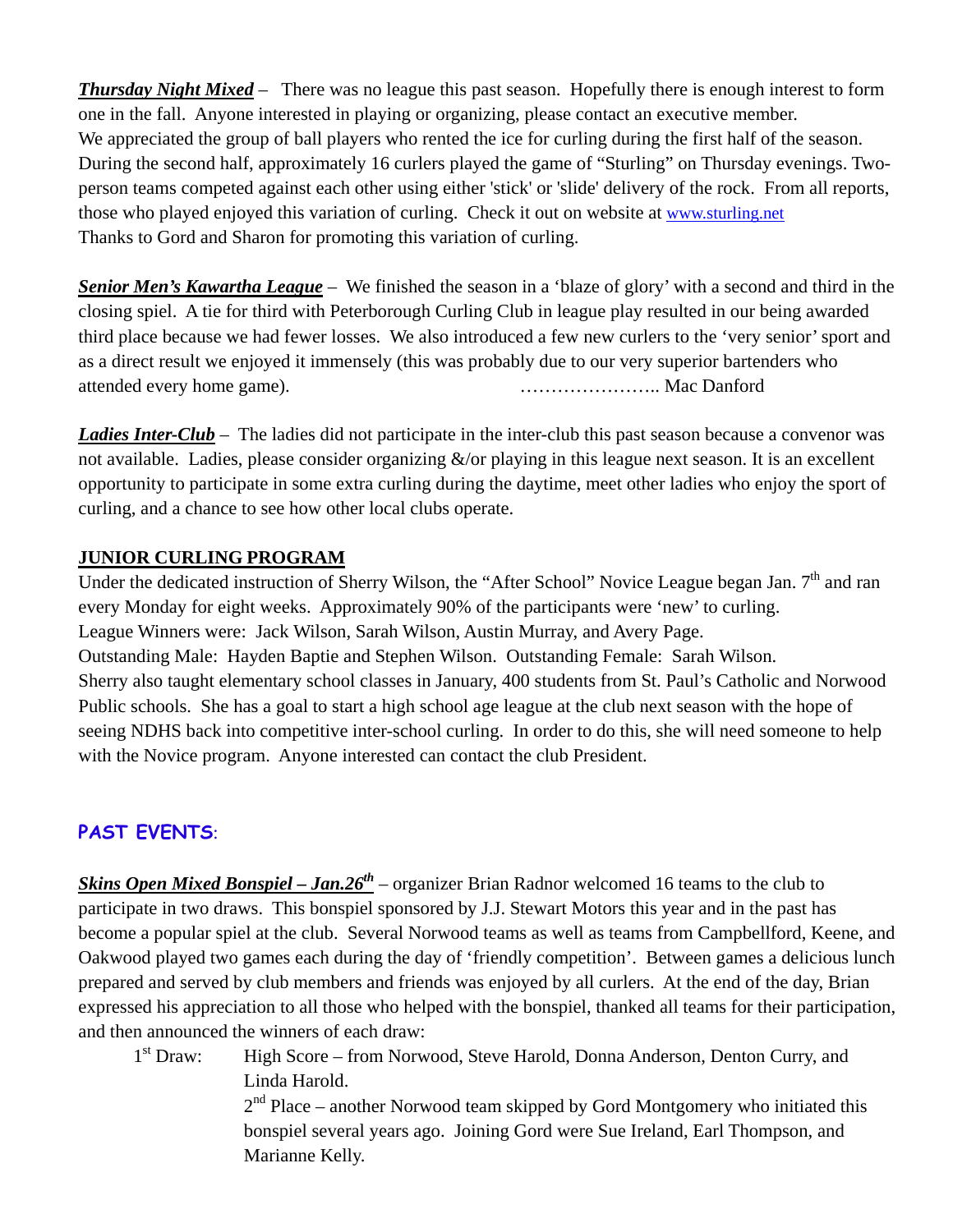$2<sup>nd</sup> Draw:$  High Score – Katherine Nicholas' Campbellford team including Ken McCulloch, Aaron Nicholas, and Bonnie Curle.  $2<sup>nd</sup>$  Place – also from Campbellford was Albert Stadtke's team of Glenn Brubacher, Ray Carroll, and Gary Alex.

*Mixed In-Club, Centennial Pharmacy Bonspiel* – the 13<sup>th</sup> annual Norwood Centennial Pharmacy Bonspiel was held Feb. 14<sup>th</sup>. Eight teams took part in this event organized by Terry Baker. Gord Montgomery 'skipped' his team to  $1<sup>st</sup>$  place. With Gord were: Terry Stephens, vice; Janice Laver,  $2<sup>nd</sup>$ ; Anne Parker, lead. 2<sup>nd</sup> Place was the team of Ron Cooney, skip; Eleanor Price, vice; Doris Stephens, second; Allan Purves, lead.  $3<sup>rd</sup>$  Place was Earl Thompson's team of Sandy Bruce, vice; Gary Parker, second; Christine Pichie, lead. Congrats to all!

*Guys vs. Gals* – Sat. Feb  $9<sup>th</sup>$  saw the "battle of the sexes" as the Guys vs. the Gals in-club fundraiser took place. Organized by Gord Montgomery and Eleanor Price, the day's event included 2 games of curling, lunch, and lots of laughs and 'hi-jinks'. The 'special' attire worn by the ladies did not seem to deter the men's ability to curl as the ladies had anticipated. At the end of the day, the Guys excelled over the Gals by a score of 41 ½ to 35 ½ points. No doubt there are already bets on who will win next year!

*Ladies Open Spring Fever Bonspiel* – was held March 20<sup>th</sup>. Jan Hay organized a successful bonspiel which fittingly fell on the first day of spring. The curling club was decorated appropriately with spring colours and floral arrangements.

Sixteen teams from Campbellford, Ennismore, Keene, Lakefield, Marmora, Omemee, and Peterborough curled two six-end games.

The overall winner of this spiel was from Draw B – Team Nickson from the Peterborough Curling Club: Jane Moore, skip; Doris Nickson, vice; Janet Schmidt, second; Wendy Stamplecoskie, lead.

*Maplefest Mixed Bonspiel* – was held March 22 & 23 attracting curlers not only from our club but from the greater Kawartha area. Thanks to all who participated, organized, or helped out in any way to make this final bonspiel a success again.

The Sap Bucket Trophy was won by Ron Cooney's team with 56 ½ points which included an **eight-ender** in one of his games. Curling with Ron were: Sue Ireland, vice; Ron English, second; Sandy Bruce, lead.  $2<sup>nd</sup>$  Place team with 53 ¼ points was: Trevor Brewer, skip; Sharon Scott, vice; Eddy Pitt, second; Donna Brewer, lead.

 $3<sup>rd</sup>$  place with 51 ¼ points were: Eric Mendum, skip; Gloria Ward, vice; Earl Thompson, second; and Sheryn Nelson, lead.

## *Bonspiels hosted by NCC* –

**22nd Annual Curl for Kids bonspiel** organized by Bruce and Marilyn Wharram along with family and friends was held Jan.  $12<sup>th</sup>$  in support of Camp Oochigeas, a camp that supports children affected by cancer. The Wharrams who lost their daughter Tammy to leukemia 23 years ago have visited the camp located on a private lake near Rosseau and are happy to see Sick Kids hospital-based Urban Ooch & Day Camp thrive. A Draw Winners were: Brian Hook, Angela Hook, Andy Crowell, and Sheila Crowell A Draw Runner-up team: Larry Sullivan, Lori Sullivan, Virginia McGriskin, and Bob Clement.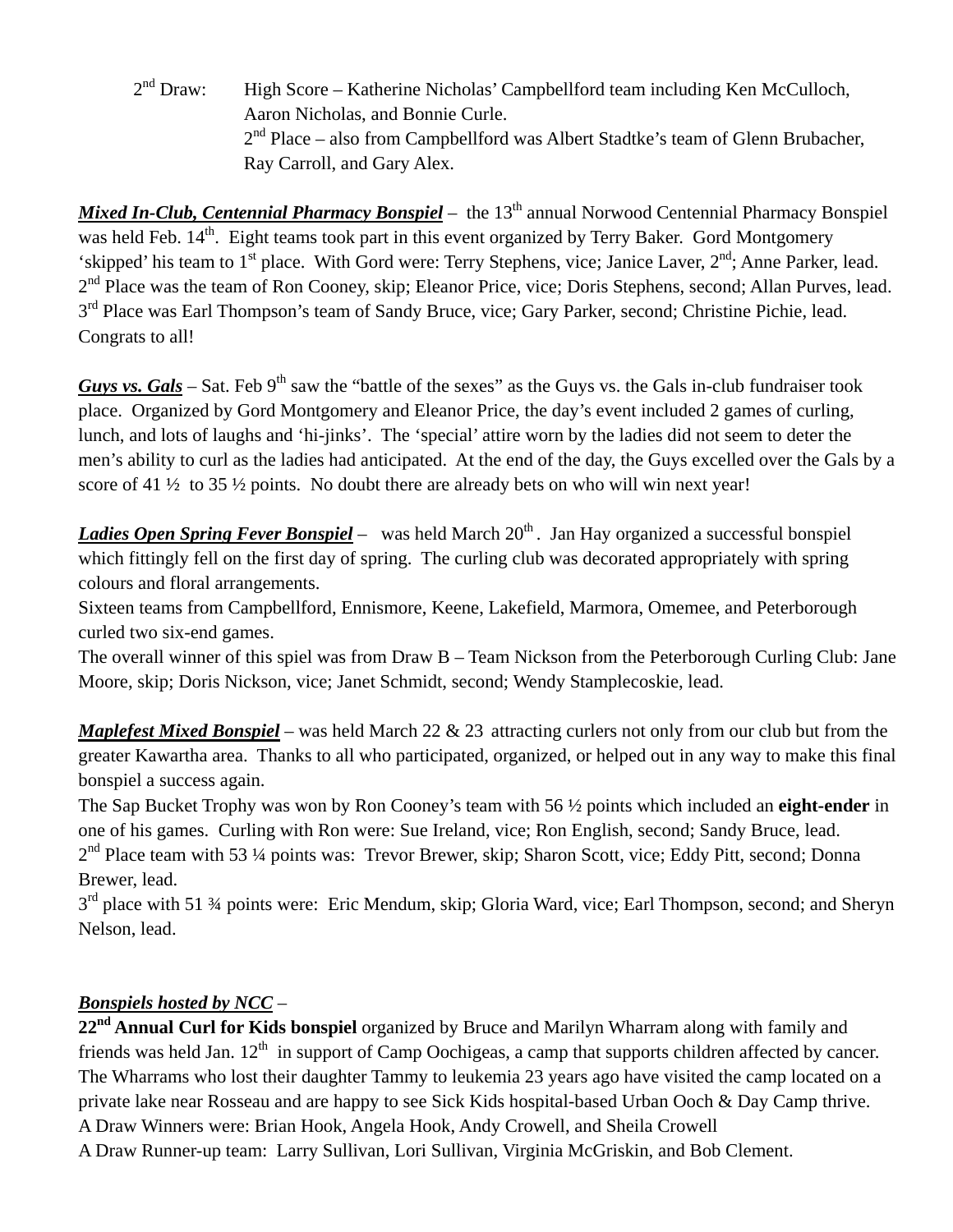B Draw Winners were: Gord Montgomery, Marianne Kelly, Terry Baker, and Dian Pagett. B Draw Runner-up team: Colin Brethour, Judy Brethour, Rob Hanes, and Meaghan Brethour. Sponsors of the spiel included the Norwood Lions and Lioness Clubs, Oakland Greens Golf Club, Pakenham/Bullock Insurance, and Hilts Butcher Shop.

**Farmers' Spiel, Feb. 16 –** organized by club members Paul Cole and Pat McGriskin, Participants (including numerous members of our club) who have 'a connection' to agriculture played two games during the one draw event which saw many local businesses support the spiel with prizes, Empire Cheese being a main sponsor. Congratulations to Paul and Pat on the successful day!

*Out of Club Bonspiels* – are important to our club's viability since other clubs will patronize our bonspiels if we go to theirs. The following are the ones which club members have attended this past season.

**Jan. 12/13** saw NCC members Rick Lochhead, Vern Stockdale and Doug White along with Lion Peter Oord represent the Norwood Lions Club at the **9th Annual Lion Mel McKeown** Curling bonspiel in Campbellford.

On **Jan. 23rd** two ladies' teams travelled to **Marmora** curling club. Sharon Scott's team of Sue Ireland, Sandy Bruce and Doris Stephens came home with second place in the first draw which was sponsored by K.M. Construction. Third place on the same draw was the other Norwood team of Marje Lunn, Heather Reynolds, Wendy Hale, and Karen Howson.

**Tweed Senior Mixed bonspiel, Feb.**  $16^{\text{th}}$  **– two teams travelled to Tweed to take part in this fun-filled, two**draw event. After two six-end games, the team of Earl Thompson was the overall winner. Joining Earl were Sandy Bruce, vice; Bill English, second; and Jess Brewer, lead. In second place was the team skipped by Gord Montgomery with Sue Ireland, vice; Raeburn Scott, second; and Sharon Scott, lead. Now that's the way to get Norwood curling club recognized!

On **Feb. 12th** Sharon Scott's team of Sue Ireland, Sandy Bruce and Doris Stephens were the overall winners of the two-draw **Ladies Valentine spiel** at Campbellford.

**Gananoque Mixed Spiel, Mar. 16th** - Brian Radnor's team of Gord Montgomery, Sue Ireland and Sandy Bruce had a super day ending up in second place to Lloyd Emerson's Gananoque team in a close final game.

**Omemee Cash Spiel, April 6<sup>th</sup>** – the theme for this spiel was the "fifties" and a number of teams were costumed for the occasion. Prizes were given for the best costumes. Music from the 50's was audible on the ice surface as each team played 3 six-end games. A Norwood team had a 'rockin' good time as they were the overall high point winners. Congrats! To Gord Montgomery, skip; Sue Ireland, vice; Brian Radnor, second; and Sandy Bruce, lead. Cash prizes were presented to  $1<sup>st</sup>$ ,  $2<sup>nd</sup>$ , and  $3<sup>rd</sup>$  place in each draw.

# **UPCOMING EVENTS**: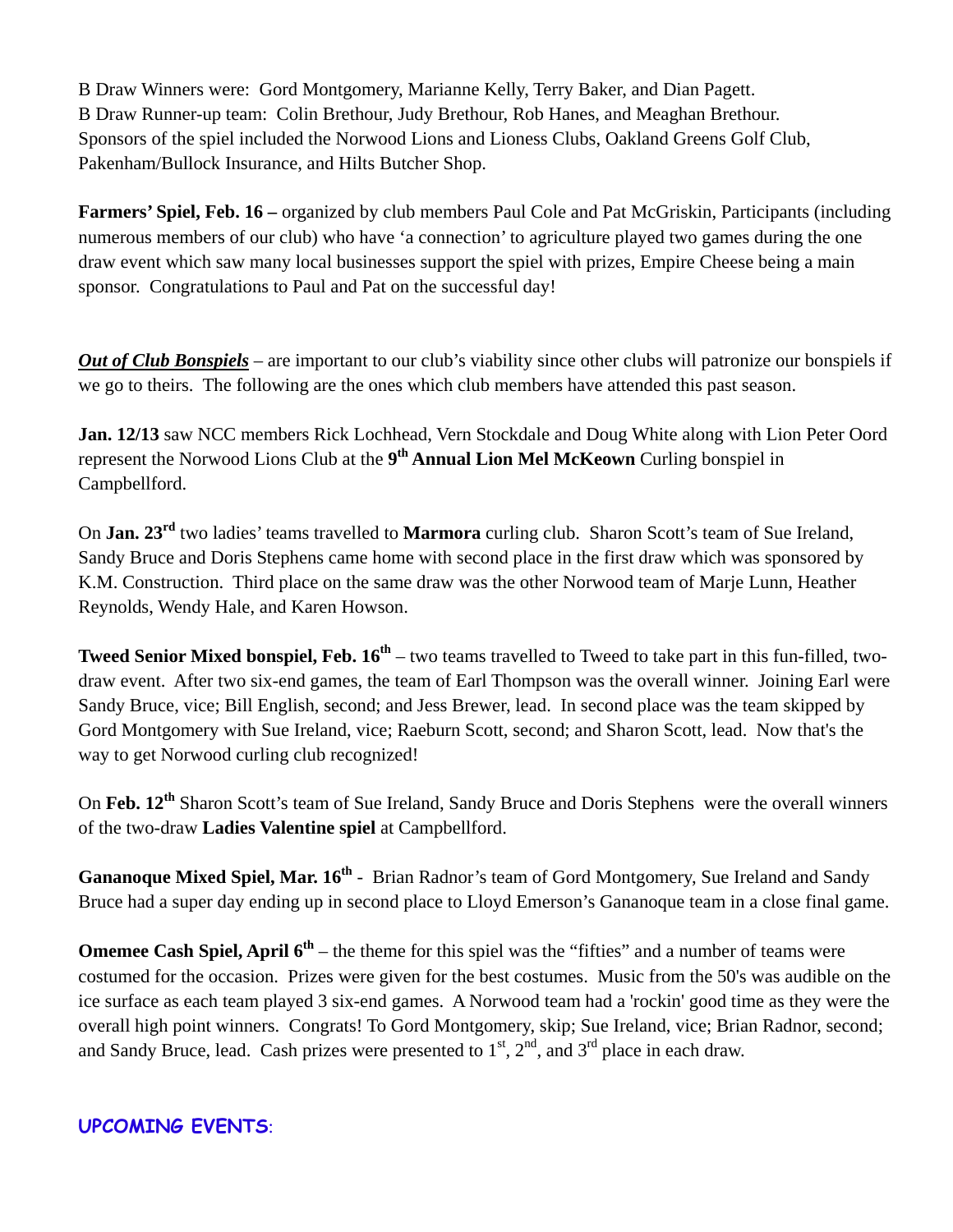*Norwood Curling Club Annual Meeting* – Tuesday April 9<sup>th</sup> at 7 p.m. at the curling club. *4th Annual Golf Tournament* – will be held June 22/13 at Salt Creek Golf Course, Norham Shot-gun Start at 9 a.m. 4 person, best ball Approx. \$50.00/person includes 18 holes, golf cart, & lunch Contact Eleanor 705-696-2833 for more info.

*Registration for Curling Season 2013 – 2014* **– Thursday Sept. 12, 2013 at 7 p.m. at the curling club.**

# **PRESIDENT'S LETTER:**

#### **To Members of Norwood Curling Club 2012/13**

We've just completed another successful year with so many members and volunteers to thank! Thanks go out to: The league convenors and their assistants for well‐organized and successful league play.

Denton and his crew for our great ice this year.

Jenn Hannon for a clean and tidy club and for your comic relief.

Don and Marg Delorey and Jan and Mary Hay for an organized bar service.

Sherry Wilson for her continued dedication to our youth curlers.

Terry and Doris Stephens for their continued support of the Jet Ice system.

Eleanor Price for a well‐run kitchen and her endless work for our Golf

Tournament.

 Vicky Best for the Friday Night Gang rental which seemed to be a great success!

Linda Antoine for her superb culinary skills.

Raeburn Scott for his organization of the fair gate each fall …. our biggest source of income each year.

Mac Danford and Nick Nickson for organizing the Sr Mens Kawartha League play.

In conclusion, every member of our club is very important. I have had the privilege of working with so many of you for bonspiels, dinners, work bees, etc. All I ever had to do was ask and I found many willing participants to make the tasks a whole lot easier! Our season‐ending Maplefest was a great time again this year with a full 24 teams competing! As well, the Ladies' invitational was also very well received by the visiting clubs! I'd like to thank our executive for their support and I feel confident the new executive will continue to provide positive energy and input for the continued success of our club! Thanks again to all! It's been a 'slice'. Sincerely,

Brian Radnor President, NCC